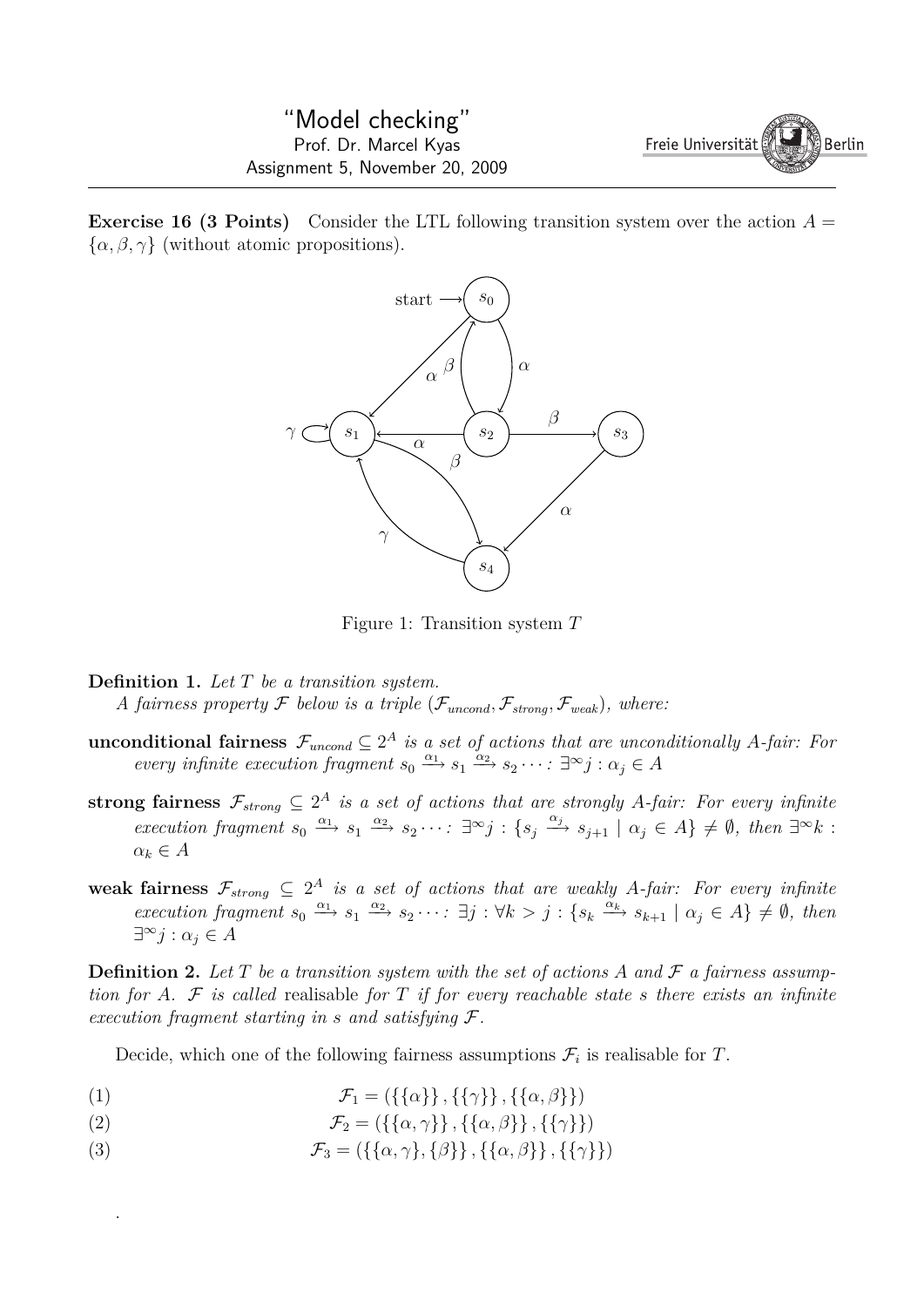**Exercise 17 (4 Points)** Prove the following theorem:

Let  $\mathcal{F} = \{A_1, A_2, \ldots, A_k\} \subseteq 2^A$  be fairness assumption. Define  $\mathcal{F}_{uncond} = (\mathcal{F}, \emptyset, \emptyset), \mathcal{F}_{strong} =$  $(\emptyset, \mathcal{F}, \emptyset)$ , and  $\mathcal{F}_{weak} = (\emptyset, \emptyset, \mathcal{F})$ . Prove for every linear-time property and any transition system *T*:

1. 
$$
T \models_{\mathcal{F}_{weak}} P \implies T \models_{\mathcal{F}_{strong}} P
$$
  
2.  $T \models_{\mathcal{F}_{strong}} P \implies T \models_{\mathcal{F}_{uncond}} P$ 

*Hint:* Is a path that is strongly fair also a path that is weakly fair? What does that mean for the implication?

Find for each reverse implication above a counter example, thus showing that unconditional fairness does not imply strong fairness and strong fairness does not imply weak fairness.

**Exercise 18 (8 Points)** Consider the LTL formula  $\varphi \triangleq \Box(a \rightarrow (\neg b\mathcal{U}(a \land b)))$  over the set of propositions  $P = \{a, b\}$  and check  $T \models \varphi$  for the transition system *T* displayed below.



Figure 2: Transition system *T*

1. Transform the formula into an equivalent basic LTL formula *ψ*, i.e. one that is accepted by the grammar:

 $\psi ::= true \mid a \mid b \mid \psi \wedge \psi \mid \neg \psi \mid \bigcirc \psi \mid \psi \mathcal{U} \psi$ 

- 2. Give the elementary sets with respect to  $closure(\psi)$ .
- 3. Construct the GNBA *G<sup>ψ</sup>*
- 4. Construct the NBA  $\mathcal{A}_{\neg\varphi}$ . You may build the NBA *directly* from  $\neg\varphi$ , without relying on  $\mathcal{G}_{\psi}$ . Hint: Four states suffice.
- 5. Construct  $T \otimes A_{\neg\varphi}$
- 6. Check whether  $T \models \varphi$ . Sketch the algorithm's main steps and interprete its outcome!

**Exercise 19 (8 Points)** We assume *N* processes in a ring topology, connected by unbounded queues. A process can only send messages to its clockwise neighbour. Initially, each process has a unique identifier *ident* (which is assumed to be a natural number). A process can either be active or relaying. Initially all processes are active. In Peterson's leader election algorithm (1982) in the ring carries out the following task: